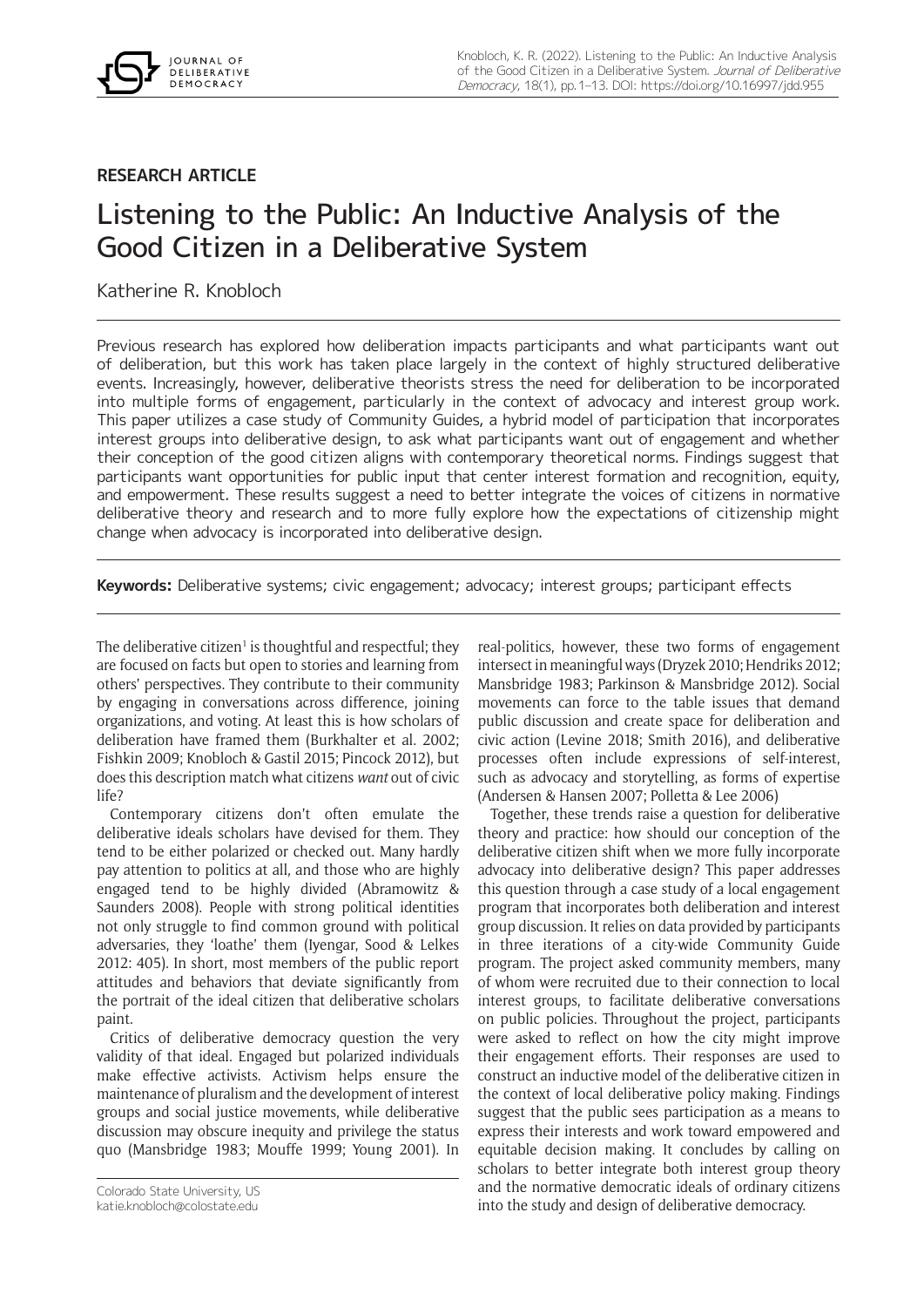#### **Constructing the Deliberative Citizen**

The citizen plays a central role in every conception of deliberative democracy. Most deliberative reforms call for more public engagement, asking an ever-widening circle of community members to learn about public issues, talk with one another, and develop nuanced and thoughtful policy positions. Because of these requirements, deliberative scholars have produced ample research assessing whether deliberation can produce more deliberative citizens. Such scholarship articulates an image of how citizens *should*  think and act according to deliberative ideals, but it tells us little about whether that matches how the public *wants*  to engage in civic life. Another strain of scholarship has begun to take up this latter question, asking citizens what they like or want from deliberative engagement. The two fields of research at times present a somewhat contrasting picture. Below, I first explore the ways scholars have articulated deliberative citizenship before asking whether this model matches what the public has said they want out of deliberation. This section concludes by asking what we might learn about the deliberative citizen when we better integrate interest group ideals into deliberative practice.

#### **The deliberative citizen**

The search for the good citizen is not unique to deliberative theory. The conceptualization of the ideal citizen has undergone several revisions over the centuries (Dalton 2008; Schudson 1998), generally based in the ways that public input is expressed and measured (Ginsberg 1986; Habermas1996; Herbst 1995; Mansbridge 1999). As public officials, political professionals, and scholars develop new ways of soliciting public opinion, they shape what it means to be a good citizen. While the twentieth-century version of civic life—increasingly reliant on polling, bureaucratic procedures, and political professionals further depersonalized, categorized, and aggregated public will (Habermas 1996; Herbst 1995), the emergence of deliberative democracy was intended, in part, to re-center the citizen in the public sphere by emphasizing discursive and collective engagement mechanisms (Habermas 1996). Rather than sitting on the sidelines, citizens under the deliberative model are expected to take an active role in civic life, attending events, learning new information, and finding common ground with political rivals.

Discovering whether deliberation can produce citizens capable of these tasks has been a driving force in deliberative research and is often used as a criterion for evaluating public processes. Deliberative engagement not only requires a specific type of citizen, it should also produce them (Burkhalter et al. 2002; Mansbridge 1999). While originally focused on knowledge gains and opinion change (Gastil & Dillard 1999; Luskin et al. 2002), over the past two decades scholars have expanded their search for deliberation's 'educative effects' (Pincock 2012), arguing that deliberation can produce citizens who are more capable of self-governance.

Deliberative participation can increase factual knowledge about the issue under discussion and encourage participants to recognize pertinent values at

play (Andersen & Hansen 2007; Barabas 2004; Gastil & Dillard 1999; Gastil et al. 2018; Luskin et al. 2002). It can make people feel more efficacious and foster community trust, connection, and respect across difference (Hartz-Karp et al. 2010; Knobloch & Gastil 2015; Luskin et al. 2014; Nabatchi 2010). Sustained deliberative experiences can spur increased political participation and heighten the likelihood that members of the public will engage in political conversations, join local organizations, and vote (Gastil et al. 2010; Jacobs et al. 2009; Knobloch & Gastil 2015). Even if one doesn't directly participate, deliberative minipublics can impact individuals who simply hear about or engage with their work. Such secondary experiences can leave one more informed about public policy and more likely to believe they have the power to influence government decisions (Boulianne 2019; Gastil et al. 2018; Knobloch et al. 2020).

In contrast to these more top-down approaches to framing the good citizen, some scholars have turned to citizens to understand what they look for in deliberative engagement. Members of the public seem to want to deliberate (Neblo et al. 2010), and researchers have begun to focus on what motivates individuals to participate in deliberative processes. Those interested in deliberative participation hope to connect with members of their community, (Curato & Niemeyer 2013; Jacquet 2019) and to learn about public issues, both from experts and from other community members (Christensen 2020; Curato & Niemeyer 2013; Jacquet 2019). They often see deliberative participation as an avenue for empowerment—an opportunity to express their voices and to have their input influence public decisions (Christensen 2020; Curato & Neimeyer 2013; Goldberg et al. 2020; Jaquet 2019; Rao & Sanyal 2010), and random-sample deliberation may be most appealing to those who feel most disempowered (Jacquet et al. 2020). For individuals who routinely feel excluded from decision making, deliberative participation can offer a sense of 'collective effervescence,' a 'moment [that] allows individuals with disadvantaged identities... to momentarily discard the stigma of their ascriptive identities and low economic status and to slip into their sacred identity as citizens with equal rights in the eyes of the state' (Rao & Sanyal 2010: 159).

#### **Integrating advocacy**

While this research has made substantial progress in identifying the characteristics needed for deliberation and the hopes that citizens take into their deliberative experiences, they have primarily focused on events that hew more closely to the ideal deliberative situation, such as deliberative minipublics. These events ask a demographically diverse sample of participants to come together across difference, learn from experts and one another, and provide input on public decisions (Curato et al 2021; Goodin & Dryzek 2006; Ryan & Smith 2014). Minipublics and similarly structured deliberative processes can play a vital role in enhancing empowerment, but deliberative systems theory reminds us that democracy both includes and requires moments when individuals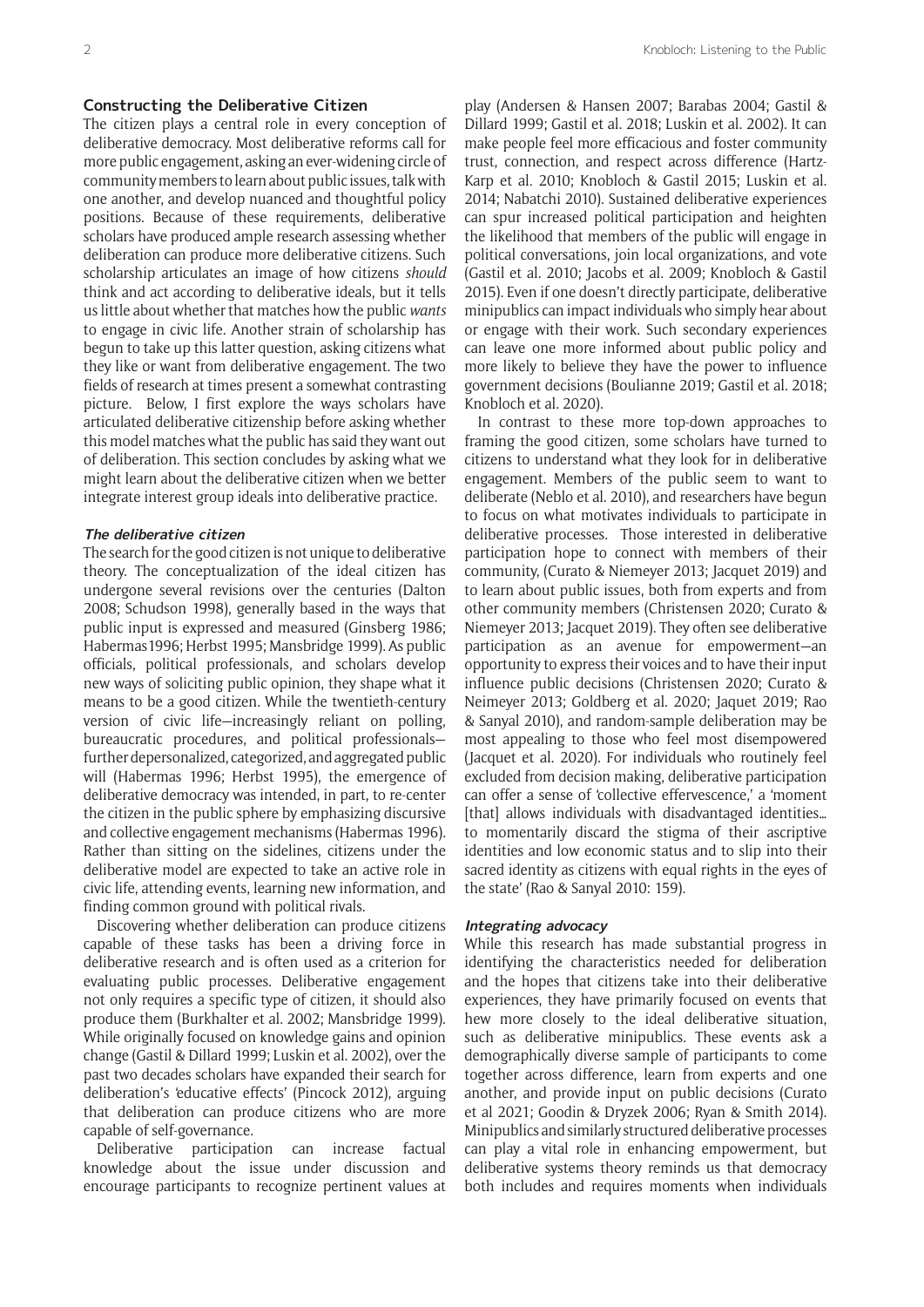engage outside of highly structured deliberative events, particularly through interest formation and advocacy (Dryzek 2010; Hendriks 2012; Mansbridge 1983; Mendonça 2008; Parkinson & Mansbridge 2012).

Though deliberative scholarship has largely focused on conversation across difference, some advocate for the inclusion of enclave discussion among historically excluded communities as a pre-cursor for any event that attempts to foster equitable conversations across power differences (Bruneau & Saxe 2012; Karpowitz et al. 2009). Enclave communication can allow communities to engage in interest formation (Hendriks 2012; Warren 2001). Affinity group conversations provide an opportunity for those who have been excluded from power to understand their interests and strategize about effective ways to advocate for their collective needs and goals (Karpowitz et al. 2009; Mansbridge 1994; Offe & Wiesenthal 1980).

Because of this, advocacy and interest groups play an important role in deliberative systems. They help to develop and support enclaves in the work of interest formation and expression and often serve a representative function for identity or interest-based communities (Mendonça 2008). In the larger deliberative system, the integration of advocacy can alleviate existent power imbalances and create more informed and inclusive public discourse by providing opportunities for historically excluded communities to articulate their experiences and interests and push for their inclusion in the public sphere (Mansbridge 1983; Mouffe 1999; Young 2000). Moreover, activism is both effective at creating change (Chenoweth & Stephan 2011; Levine 2018, Young 2001) and mobilizing (Huddy et al. 2015; Iyengar & Krupenkin 2018; Mutz 2002), suggesting that this model of engagement is useful for democratic empowerment and appealing to many who hope to find agency in democratic systems.

If interest formation and advocacy are essential parts of deliberative democracy, then, the notion of the deliberative citizen should be inclusive of the skills associated with those acts. Some studies have already highlighted the ways this might shift what it means to be a good deliberative citizen. For example, a study of Gram Sabhas in India highlights how engagement needs change when advocacy plays a central role in deliberative processes. In these village meetings, participants are given budgetary decision-making power, and an analysis of transcripts of Gram Sabhas indicates that strategic communication and the development of community capacity play central roles in empowering historically excluded communities (Rao & Sanyal 2010). These findings slightly alter our understanding of the good citizen. Though focused on community and open to learning, they should also be effective advocates for their own interests.

This discrepancy may have consequences for how the good citizen is both theorized and enacted. Conceptualizations of the good citizen are important precisely because deliberation is a normative and pragmatic theory. When scholars discuss the effects of deliberative participation, and when they use these constructions to measure deliberation's success, they devise a standard for

the good citizen that deliberative processes are evaluated against and built to produce. When those ideals fail to match the goals of the public or their needs for achieving empowerment, deliberative practice may unintentionally reproduce the top-down power structures it is intended to avoid.

The remainder of this paper will be used to explore the meaning of the good citizen from the perspective of ordinary community members working within a system of deliberative democracy that bridges the competing tensions of deliberation and advocacy. It asks how the public wants to engage in decision making and what this normative conceptualization means for how we define and measure the good citizen.

#### **Methods**

This paper addresses these questions in the context of a Community Guide program in which community members conduct affinity-group deliberative conversations with friends, family, neighbors, and associational contacts. Below, I provide details of this emerging deliberative institution before relying on an inductive approach to uncover the ways that everyday citizens conceptualize democratic engagement and the good citizen.

#### **Case study: Community Guides**

In 2017 city officials in a mid-sized university town implemented an engagement plan that aimed to foster more robust public input in policy development (Blonsley 2018). The program trained a cohort of Community Guides<sup>2</sup> to host small-group conversations about matters of public policy. The city modeled the program after community boards found in other municipalities, with the goal of expanding and diversifying engagement. Since its inception, the project has been used for public engagement processes focused on city infrastructure, environmental sustainability, and health and housing.<sup>3</sup>

Though programmatic and contextual changes have been made throughout each iteration, the underlying structure remains the same: community members, acting as either individuals or on behalf of official organizations, receive training in deliberation and facilitation and then host small group conversations within their own communities about the issues in question. During the discussion, Guides collect data about the conversation and return this data to city planners and managers to use in the development of community programs and public policies.

The participants in the program represent a wide variety of community members. Organizers engaged in purposive sampling methods that blend a 'stakeholder model' with 'targeted recruitment' (Ryfe & Stalsburg 2012), attempting to engage both organizational leaders and everyday community members who have particular interests in the issue. The first iteration, focused on city infrastructure, recruited participants primarily through neighborhood associations. Community Guides served as self-selected 'informal representatives' (see Mansbridge 1983: 251) of their neighborhoods, tasked with soliciting the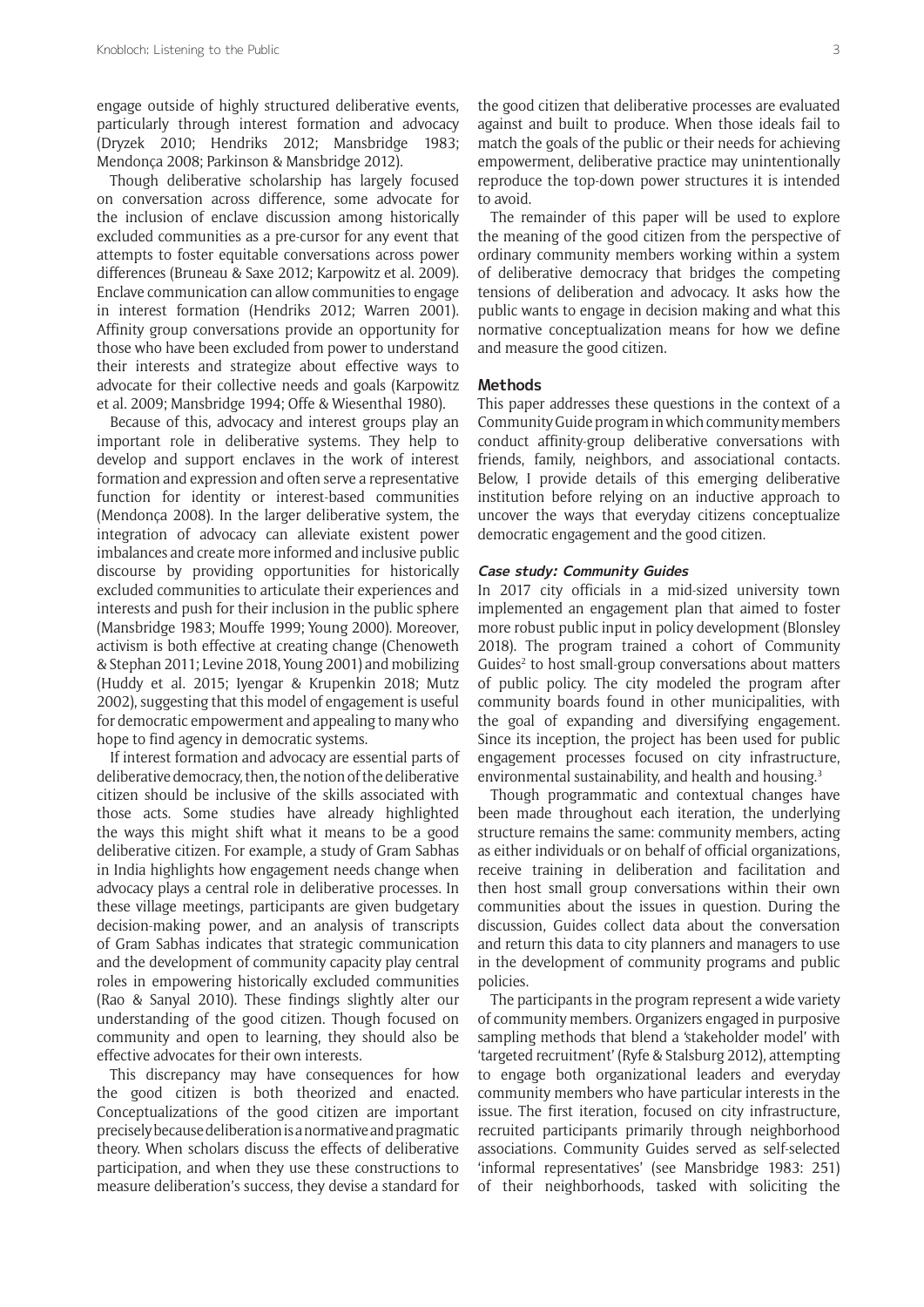participation of their neighbors. The climate and housing processes took a slightly different approach, focusing on both organizational representatives and everyday citizens. Organizations were recruited to participate based on their connection to the issue or for their work with specific interest or demographic groups. Community Guides in these programs included leaders of non-profit, business, and activist organizations that focused on issues such as environmental sustainability or housing assistance. For these processes, Guides often served in either elected or appointed positions and held more formal roles as community representatives. Community members were also recruited to connect with specific cultural, demographic, or occupational communities, such as members of the BLIPOC (Black, Latinx, Indigenous, and People of Color) community or essential workers. These community members did not act as official representatives of those communities but were a conduit for bringing members of historically excluded populations into the discussion.

The Community Guide program blends purposive sampling with a critical mass approach, which seeks to over-represent historically underserved communities in an effort to prevent tokenization and better enable the articulation of diverse perspectives (Karpowitz & Raphael 2016; Mansbridge 1999). By encouraging affinity group discussion and focusing recruitment efforts on the inclusion of advocacy groups and historically underrepresented communities, it centers the voices of those most directly affected by the issue rather than attempting to mirror the perspectives of the wider population who may not see these issues as pressing concerns.

#### **Data**

The research presented herein uses a case study approach to analyze data solicited from program participants across a range of encounters with Community Guides. It relies on Guides' initial applications, their feedback on the programs, and responses provided by the wider community during these conversations.

For each of the three iterations, community members were asked to fill out an application explaining why they wanted to be a Community Guide, what was their experience with community engagement, and who they hoped to engage. Guides also provided feedback during trainings, in debrief sessions, or after their conversations. In addition to insight from the Guides, this research draws on data gathered during the community conversations. Both the sustainability and housing and health questionnaires ended by asking community members how the city could better engage residents. Though the infrastructure process did not explicitly ask for this feedback, participants often commented on these topics when asked for additional input at the close of their conversations.

All data was analyzed using an inductive approach to thematic coding (Strauss & Corbin 1997) to uncover how community members describe the role of the citizen in democratic governance. This method mirrors previous work that has asked practitioners to define deliberation or activism in their own terms (Levine & Nierras 2007; Mansbridge at al. 2006) and can bridge gaps between normative theory and real-life politics (Andersen & Hansen 2007).

## **Findings**

Below, I relay what program participants *want* out of community engagement and, in doing so, focus on what this means for theoretical and empirical conceptions of the good citizen.

#### **Interest expression**

Throughout the data, Guides and participants repeatedly noted that they wanted to have a larger voice in public decision making. For many, this format was a welcome opportunity to have their voice, and the voices of other community members, included in the conversation. As one participant stated, they 'liked the opportunity to be heard.' Generally, participants focused on three interrelated functions of interest expression: (1) interest formation, (2) public recognition, and (3) influence.

#### Interest formation

Participants saw these conversations as a way to identify their shared interests. They expressed a desire to understand interests within their own affinity communities as well as the ways those interests might diverge or converge across difference. Affinity group conversations created space for in-depth discussion of highly personal matters and an opportunity to understand the breadth and depth of these issues within their communities. Describing their conversation, one Guide said:

We also talked about the discrimination and racism they experience in [the city] on a somewhat regular basis. We talked about their concern for their kids being bullied in schools. We talked about how terrible the tap water is in our neighborhood. Many neighbors (including me) have seen black flakes coming out of the faucet on multiple occasions.

By engaging in enclave communication, the participants were able to dive more deeply into their personal experiences and identify specific problems that were broadly shared and should be brought to the attention of decision makers.

In addition to understanding their own community, the conversation allowed participants to think about how their smaller community, who tended to share similar backgrounds and demographic characteristics, related to the wider community. That same Guide continued:

Everyone voiced their opinion in wanting to preserve this community to stay a Trailer Park, as there is fear of being displaced when we are annexed into the City. I also asked them about their desire to be more connected within the community... They have many stereotypes towards white people and are afraid everyone is racist. They want to be more connected, as long as people are 'nice'…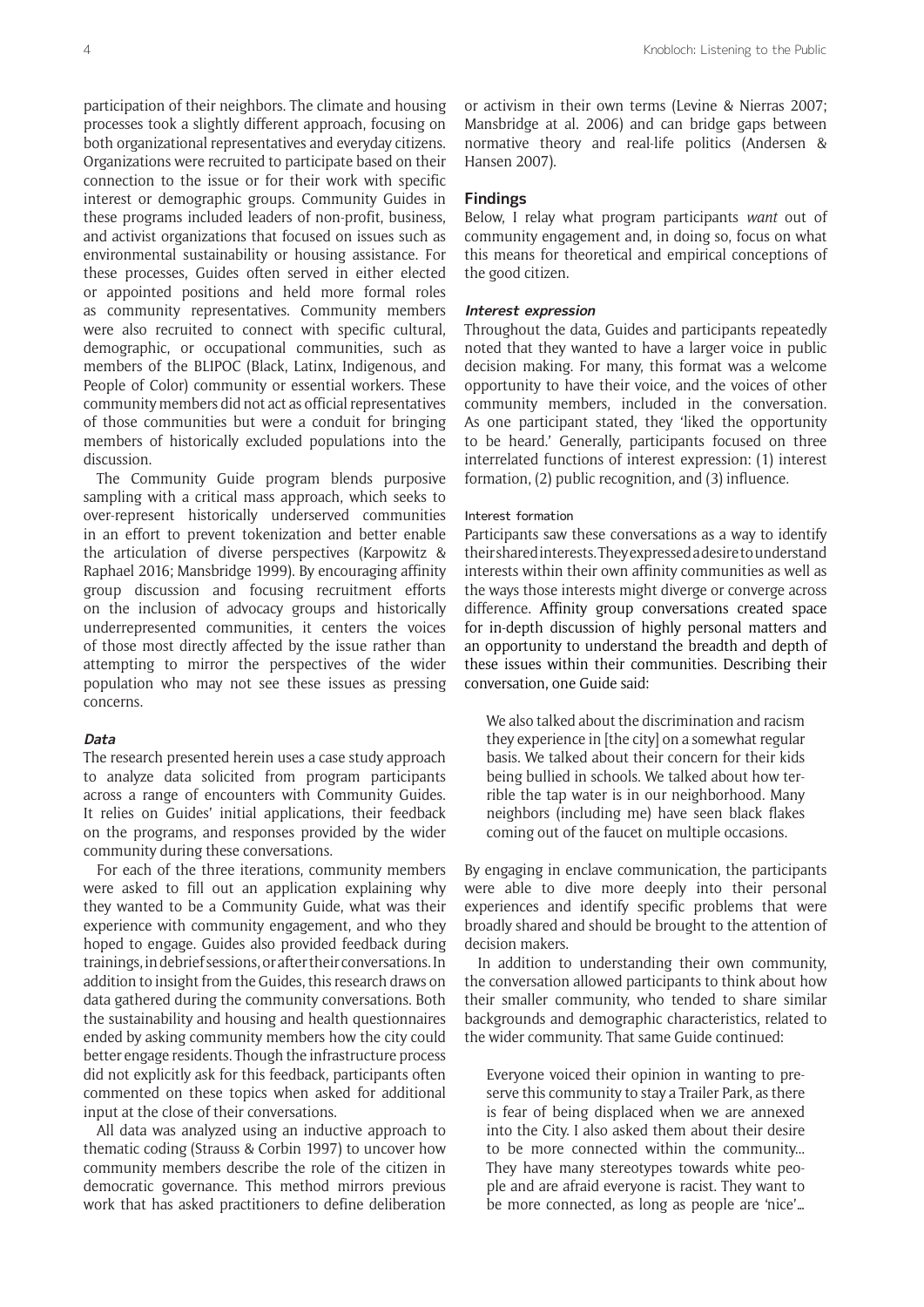When coming to America, they thought more people would know Spanish... They have the desire to learn English, although it has been very difficult to do so.

In this conversation, participants begin to highlight shared interests (addressing tap water in low-income communities and ensuring zoning policies were responsive to residents' desire to remain a mobile home community). It also allowed them to identify within, and understand their shared interests with, the wider city community, with which they wished 'to be more connected.' Here, the affinity group interests, such as a decrease in racist behaviors among community members and an increase in access to English-language education programs, would also serve the interests of the wider community by creating greater community cohesion.

#### Public recognition

Aside from providing space to discuss their collective interests, both Guides and participants saw the opportunity to share their stories as a means for enabling public recognition. Many Guides said that providing an opportunity for community members to share their stories was the reason they applied to be a Guide. As one Guide noted on their application:

Everyday, [our organization] interacts with individuals who either do not have housing, who have housing that is currently not stable, or who have experienced one of these realities in the past. These individuals and families have key perspective to share. Some program participants… have expressed interest in sharing their story... Members of the broader community need to hear these experiences, and the community will be stronger when more members of the community who have struggled with housing insecurity are able to effectively share their stories.

For this Guide, sharing stories has a number of interrelated objectives. It provides individuals, particularly those who have generally been excluded from decision making, an opportunity to be part of and recognized in the broader conversation. Stories are also essential for the development of community. As the Guide notes, 'the community will be stronger' when they better understand the full scope of experiences and perspectives held by other members of the community.

#### Influence

Participants hoped that sharing their perspectives would lead to real change. Guides noted that these conversations have the potential to offer insights into the policy making process that may not have been considered otherwise. As one Guide said, 'I welcome the opportunity to learn more about the community's experiences and shar[e] them with the policy makers, thereby, aiding in the city's effort to finding solutions.' This Guide discusses the sharing of stories as an opportunity both for learning among community members and for policy makers to learn from and respond to community members.

Moreover, participants felt frustrated when solutions did not seem to be thoroughly responsive to public input. During the infrastructure project, participants were asked to discuss pre-developed options that related to different levels of investment. As one Guide said, 'People had ideas for what they wanted but felt constrained by a discussion guide that asked for feedback on three pre-developed scenarios… They want to have actual choices that matter.' When provided with pre-developed options from which to choose, some participants felt that they were left without much power in the decision-making process. As these examples illustrate, community members wanted to share their stories, and they expected their interests to be considered in policy development.

## **Equity**

Another key theme that emerged in the data was a focus on equity. Participants repeatedly expressed a need for the city to widen the conversation and adapt to the barriers they faced to engagement. Together, these trends indicate that an equitable framework for engagement is one in which government officials take responsibility for robust recruitment practices and provide opportunities that meet the demands of both internal and external inclusion. As one participant said, it's 'great to have community involvement—not sure everyone is being included.'

#### Targeted recruitment

Throughout the data, Guides and participants call for more community outreach. Participants often placed the burden of recruitment squarely on the organizers. They regularly expressed the desire for both more advertising and more personalized outreach. In other words, 'People who want to know about all this don't know where to start.'

Participants suggested 'more advertising; posters, mailers' and a greater social media presence. Many participants said they seldom heard about outreach efforts and suggested that their friends and family members were not aware of such opportunities. For some participants, this problem was particularly relevant to historically underrepresented communities. As one participant said, 'I would like to see really effective outreach to smaller, low-income neighborhoods citywide, so all voices are included.' Others suggested more personalized outreach or partnerships with community leaders: 'Get into neighborhoods, organizations, churches, make it personal; Or use community leaders to get information to their folks.' Participants saw affinity groups as places to foster trust and spur participation and suggested that the city should build relationships with those groups to widen the scope of voices included in the conversation. For these participants, lack of engagement wasn't simply a matter of apathy, it was a failure of community leaders to adequately publicize their efforts and build relationships with historically underrepresented communities.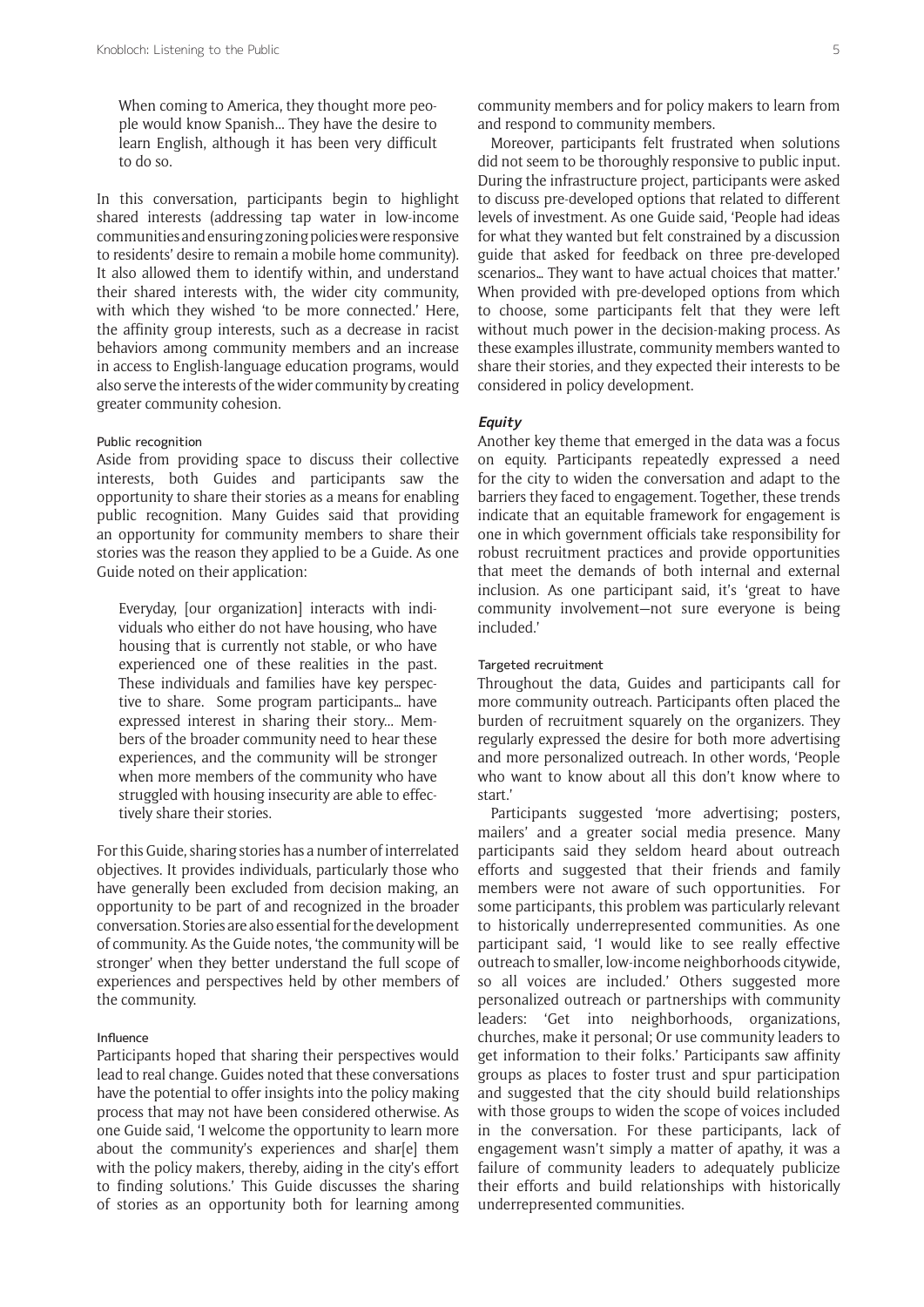#### Inclusion

The call for greater publicity was tightly tied with a desire for city officials to make engagement inclusive for diverse communities. For some, this meant bringing engagement *to* communities. As one participant said, 'Bring the group to where diverse people are—it's hard for us to always have to go to other paces.' For others, this meant acknowledging community members' competing responsibilities, such as childcare or work, that made it difficult for them to attend meetings. One participant put it succinctly: 'People are busy and may not be able to take time for a meeting. Can you go to them somehow?' Community members suggested that events offer childcare or involve young people in more family-friendly activities. They suggested hosting engagement opportunities at festivals, community events, and other places where the public already gathered. Some suggested the need to make engagement more 'fun,' while others said that opportunities should be hosted by their employers during work hours. Several participants requested opportunities that required 'minimal time commitment' or could be completed at home. They frequently mentioned surveys as a convenient way of providing feedback without infringing on their time.

While most of these comments focused on barriers to attendance, a few highlighted the barriers they face once at the meeting. For some, this equated to providing translation of meeting materials, while for others this meant conducting events entirely in languages other than English. One participant requested that engagement efforts 'speak to the community in their language.' Participants and Guides also expressed a desire for engagement designs that were flexible or that could be adapted to the culture of the community. One-on-one interviews were helpful for people who were discussing sensitive topics, while adaptations to community culture helped others feel comfortable. In their debrief session, one of the Guides expressed a desire for less formality in the conversational design:

My neighbors didn't respond well to the 'structure' of the discussion, so I created more of a free flow conversation… [The] majority of the women I met with have not had an education. Therefore, they are not used to a 'formal meeting.' I wonder how we could continue to engage their voices while creating a space and dialogue that is comfortable and easy for them to participate in.

The small group setting provided an opportunity to adapt the conversation to meet the needs of the interlocuters and better center the conversation in the culture and language of groups who have been historically excluded.

Many Guides mentioned these concerns in their applications and in the debrief sessions. They saw both the setting and the facilitator as important tools for creating a sense of comfort and openness. As one Guide noted, 'I… have first-hand knowledge of how disparities in a community can affect the overall life of an individual. I would hope to gain a renewed connection to my community, while being a catalyst to change.' This Guide

suggests that their own experience would allow them to facilitate a more grounded conversation, one that maintains a tighter focus on the needs of the community rather than getting caught up in traditional notions of expertise that might obscure the knowledge offered through people's lived experiences.

#### **Empowerment**

Finally, participants saw a connection between interests, equity, and effectiveness and judged engagement not by its adherence to some normative ideal but by its ability to create real change for the community members it engaged. Participants and Guides often expressed skepticism of city-led engagement efforts and worried that their time was being wasted. They requested that city leaders 'take their ideas and suggestions seriously' and give them 'more weight in decisions.' They wanted 'evidence that having these conversations are actually influencing decisions and making changes.' Such a focus on efficacy was not only a call for empowerment but a requirement for equity. One participant said that the city should

Make it easier for lower income people to voice their concerns. Many of us work two plus jobs and have families, so it is impossible to attend meetings. More importantly, find a way for city leaders to take these concerns seriously. Most of us poor people are discouraged away from the conversation because we are not listened to anyways**.**

For some, this simply meant more transparency in the ways that public input was being used. They wanted the city to 'have follow-up on conversations and allow people to experience how the conversations and their participation has made a difference.' Others got even more specific. Participants wanted to move beyond one-time conversations and requested opportunities for sustained engagement that built community capacity and gave the public more say in the structure of engagement efforts.

#### Community capacity building

Particularly for Guides, this engagement strategy was an opportunity to widen the scope of who gets to engage the public. This mirrors the calls for more diverse facilitators but additionally notes the Guides' own interests in developing skills in facilitation and community engagement. Some Guides already working in public-facing fields hoped to learn how to improve their own engagement efforts beyond the confines of the program. In their application, one landlord said they hoped to use the program to 'be proactive in listening and looking for win-win solutions for property owners, investors, and community members together.' Guides often shared this sentiment, hoping to bring the skills they learned in the program back to the public outreach they conduct as organizational leaders or professionals.

Others were eager to build connections among community members. One Guide said that they were 'interested in becoming a Community Guide in the hope that I can be a liaison between citizens who wouldn't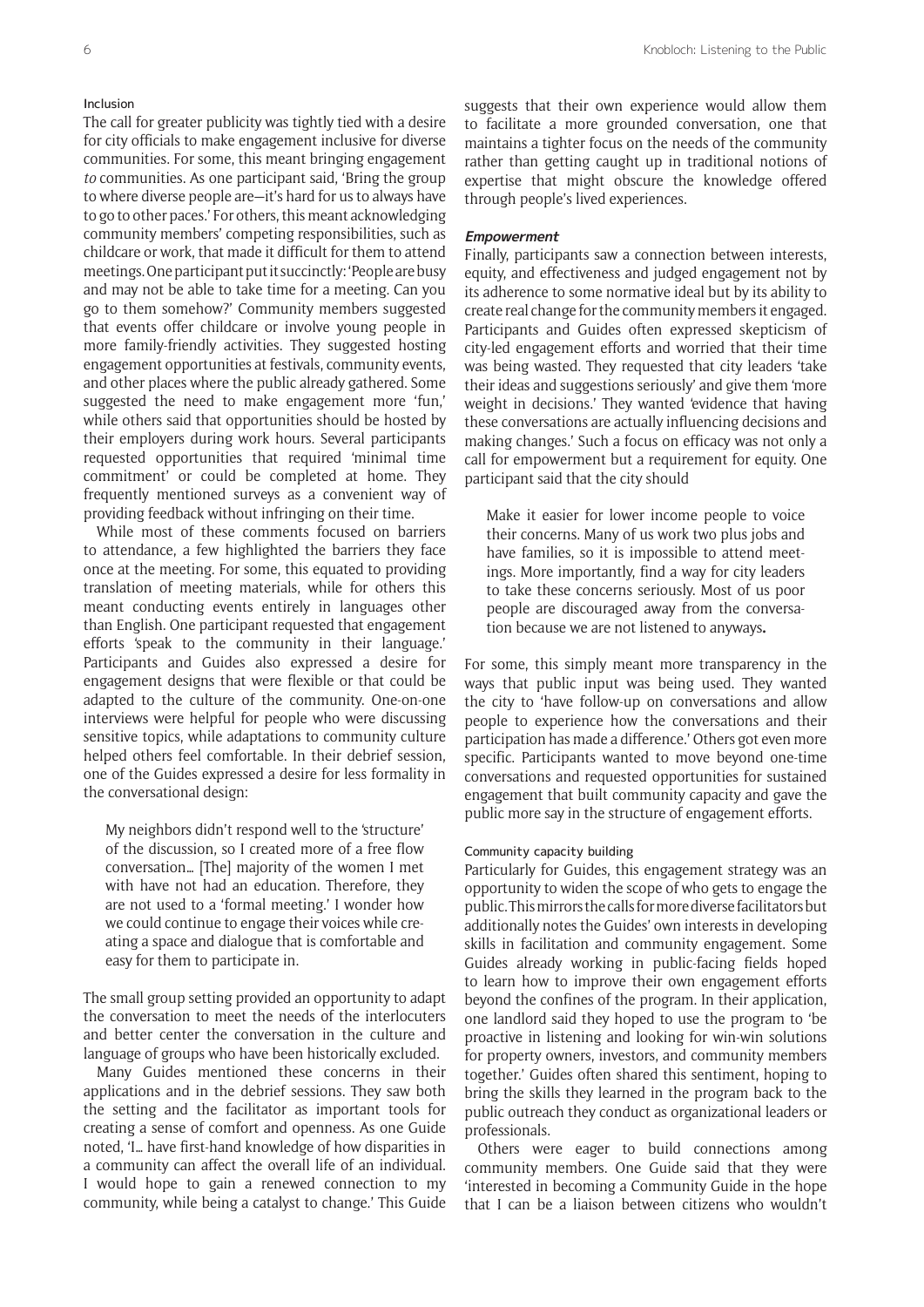normally attend meetings with city or county officials, to voice their opinions or concerns.'

Participants in conversations across topics often spoke of a need to collaborate with others. As one participant said, 'The city can provide a bridging function between other organizations… Continue public deliberation & other outreach partnerships… be a MATCH MAKER.' Another participant echoed these thoughts, requesting 'more statewide collaboration as a united coalition… Channel more resources to reaching communities of color in a way that works for them.' Such connections were valuable for not only understanding the scope of the specific issue but also for building the community's ability to work together more broadly.

#### Engagement designed by the public

Data gathered from both participants and Guides suggested a desire for public voice in designing engagement strategies. The question utilized for rounds two and three of the Community Guide program, and which laid the foundation for this research, was developed after a comment made by an inaugural Guide at one of their debrief sessions. They suggested that the process ask conversation participants 'how do we engage more folks from these communities?' This Guide saw such a question as 'a powerful way to reach new folks.' The City agreed that this was a good idea and incorporated the question into subsequent iterations of the program. As the responses above suggest, the public wants a voice not only in policy decisions but also in structuring civic life. As another Guide said at the same debrief, 'Bring community members into the plan design process.' When that question was added, the responses were abundant and robust. Participants offered new ideas for engagement and suggested the need for engagement at multiple points in the decision-making process.

#### **Discussion**

In one sense, these findings are predictable. Participants saw interest expression as a means of learning about their communities and influencing public decisions. They wanted equitable engagement opportunities that acknowledged different ways of speaking and barriers to participation. They desired empowerment. This echoes deliberative theorists who attend to power inequities and those who focus on system-wide deliberation (Mansbridge et al. 2010; Mouffe 1999; Young 2000). As John Dryzek (2010: 10) suggests, the realization of deliberative systems should be 'authentic, inclusive, and consequential.' Even so, what participants hope to gain out of public engagement in this context differs somewhat from how the deliberative citizen has been traditionally defined.

#### **Deliberative theory**

In their comments, participants in this program indicated that deliberative opportunities should include three components: (1) meaningful interest expression, (2) equitable engagement practices, and (3) democratic empowerment. Though these align with the three pillars of deliberation—learning across difference, inclusion, and

decision making—they highlight the need for enclave and interest group discussion to be embedded in deliberative practice. They also push those concepts in the same way that critics of deliberative democracy do: by demanding the theory better address power.

#### Interest expression and agenda setting

Like studies that focus on what participants want out of traditional deliberative practices (Christensen 2020; Curato & Neimeyer 2013; Goldberg et al. 2020; Jaquet 2019), this study found that community members saw deliberative engagement as an essential site for interest expression. Deliberative intervention too often takes place after the agenda setting phase has been completed; through highly structured processes, individuals are asked to evaluate policies rather than share their experiences, needs, and goals (Fung 2015; Smith 2009; Warren 2009). While these types of events may play an important role in will formation (Curato et al. 2021), helping the public understand their interests in relation to a preproposed solution, the overreliance on these mechanisms without the inclusion of agenda setting functions may inadvertently advantage those who already hold power.

Participants in this process wanted to have influence at an earlier stage, namely through agenda setting. Focusing on agenda setting as a sight of empowerment better centers equity in deliberative design and grants the public more control in democratic practice (Moscrop & Warren 2016; Smith 2009). Some minipublics, such as the Australian Citizens' Parliament and the Ostbelgien Modell (Carson et al. 2013; Niessen & Reuchamps 2020) do give participants the opportunity to set the agenda, but these designs generally require continued involvement from participants over a period of months or even years and take place across difference rather than within enclaves. Such designs can help set the wider community's agenda by pooling concerns across individual interest groups, but it does not offer an opportunity for the enclave discussions that can help historically excluded groups understand and articulate their more specific interests. This program took a different approach. Initial stages of public outreach focused on hearing community stories through enclave discussions. This allowed traditionally marginalized groups to shape the discussion and highlight their needs at the earliest stages of decision making and without committing to a months-long engagement process.

For participants, this was linked to empowerment. They saw enclave discussions as an opportunity to be heard by one another and by government officials. Too often, expression is defined and enacted as an opportunity to *comment on* rather than *contribute to*. In their work on cross-group dialogue, Emile Bruneau and Rebecca Saxe (2012) refer to this as 'perspective-giving.' While dominant groups likely need to engage in perspective-taking to understand experiences outside of their own, those who have been traditionally marginalized must first have their experiences listened to and acknowledged before they should be expected to listen to and acknowledge dominant perspectives. Deliberative theory would benefit from greater attention to the ways this type of perspective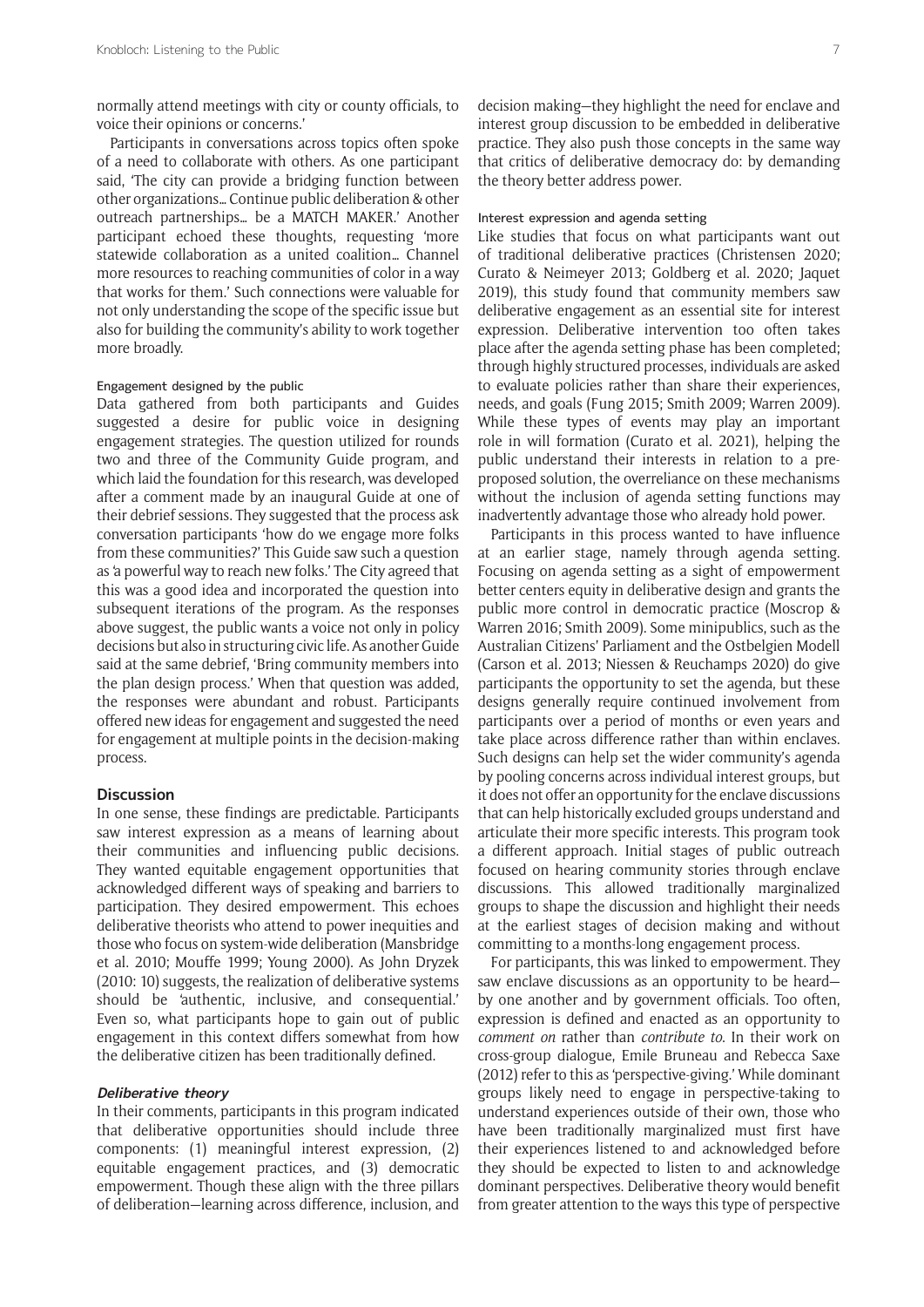giving may be incorporated into earlier phases of deliberative decision making.

## Equity

A second key theme was equity. Though these findings are likely skewed by both the ideological leanings of the community and the pool of participants engaged in these conversations, participants clearly advocated for a model of engagement focused on equity rather than equality. While equality focuses on fairness, equity acknowledges and attempts to mitigate differences in resources, opportunity, and access (Beauvais & Baechtiger 2016). The participants asked for the latter in a number of ways, requesting more outreach to underrepresented communities and better accommodations for individuals facing barriers to deliberation. This has significant implications for the role of representation in deliberative theory and the ways that inclusion may be enacted in practice.

The institutionalization of deliberation has largely taken place through the adoption of minipublics made up of participant samples meant to be proportionally representative of the wider public in terms of key demographics, with Participatory Budgeting being a notable exception (Goodin 2008; Russon Gilman 2016; Smith 2009). Such designs increase equality by giving all members of the polis an equal opportunity to be chosen and often even attempt to move toward equity by slightly oversampling communities that are numerical minorities. While these interventions can play a vital role in empowering public voice and improving the quality of information available to the public sphere, they generally prioritize equality over equity in their recruitment efforts and, as previously noted, often offer limited opportunities for affinity conversations among historically excluded communities.

Community Guide participants expressed a desire for engagement practices that centered equity in design, asking for a critical mass approach to public engagement that focuses on giving more space to those who have been traditionally most marginalized (Karpowitz & Raphael 2016; Mansbridge 1999). Such a demand certainly bends more toward the social justice spectrum of deliberative theory, but in this case at least, it may better match the public's democratic desires. Deliberative scholars should think seriously about both what equitable design looks like in practice and how the goals of equity and equality might be blended in deliberative systems.

The participants' focus on equity was also highly pragmatic, acknowledging that even the most equitable deliberative design may be too demanding for some community members and highlighting time constraints as a key factor in external exclusion. Though deliberative scholars stress the need for both internal and external inclusion (Young 2000), this finding supports the suggestion that formal deliberative processes may be inherently exclusionary even as they attempt to implement equity within the confines of the process (Fishkin 2009; Lafont 2015). Participants suggested ways to address this barrier: making deliberation more fun, incorporating deliberation into the workplace, and offering opportunities for input that require significantly less time.

Scholars and practitioners have begun to think about how deliberation might be made fun, particularly through gamification and role-playing (Gastil & Broghammer 2020; Hassan 2017; Lerner 2014), but the other two suggestions have received less practical focus. Theory and research should consider how deliberation might be better integrated with work and the ways that workplaces or job types may be considered distinct interest groups. Decreasing the time commitments poses a different problem. Like participants in these conversations, survey data suggests that the public would prefer less timeintensive processes (Christensen 2020). The systems approach to deliberation acknowledges the need to bring deliberative practices to mass democracy, but it is less clear how the criterion for deliberation might be upheld in engagement efforts that incorporate the voices of the wider public through less intensive experiences. Traditionally, this type of 'thin' engagement tends to rely on more individualized opportunities and may not be able to offer the same deliberative experiences provided through more resource-intensive programs (Nabatchi & Leighninger 2015). Even so, scholars should continue to consider how deliberative ideals might be embedded into easier engagement opportunities, such as surveys, or the ways that deliberation might be dispersed over time or across community efforts and woven together to enable pseudo-deliberative experiences.

#### Empowerment

The previous sections discussed how interest expression may be used to influence decision making and the need to address the barriers and constraints faced by community members in designing engagement opportunities. Attending to these issues is central to using deliberation as a tool for empowerment, but participants also highlighted one other way they hoped that deliberation might empower them: by building community capacity.

Much of the literature review focused on the benefits that deliberation can offer for participants. It can increase their knowledge, political efficacy, and sense of community connection and make them more likely to engage in public life (Burkhalter et al. 2002; Fishkin 2009; Knobloch & Gastil 2015; Pincock 2012). These benefits, however, have often been couched in how they help the *individual* rather than in the ways that they contribute to *community.* Many of the participants in this process, however, saw individual gains along these measures as a means not for empowering themselves but for empowering others in their community. They saw the development of deliberative skills as a tool for fostering more widespread deliberative engagement, not simply as a mechanism for improving their own decision-making capacity. They described a greater sense of community connection as a tool for collaboration that could amplify the voices of groups who had similar interests but who were not currently working in concert. These findings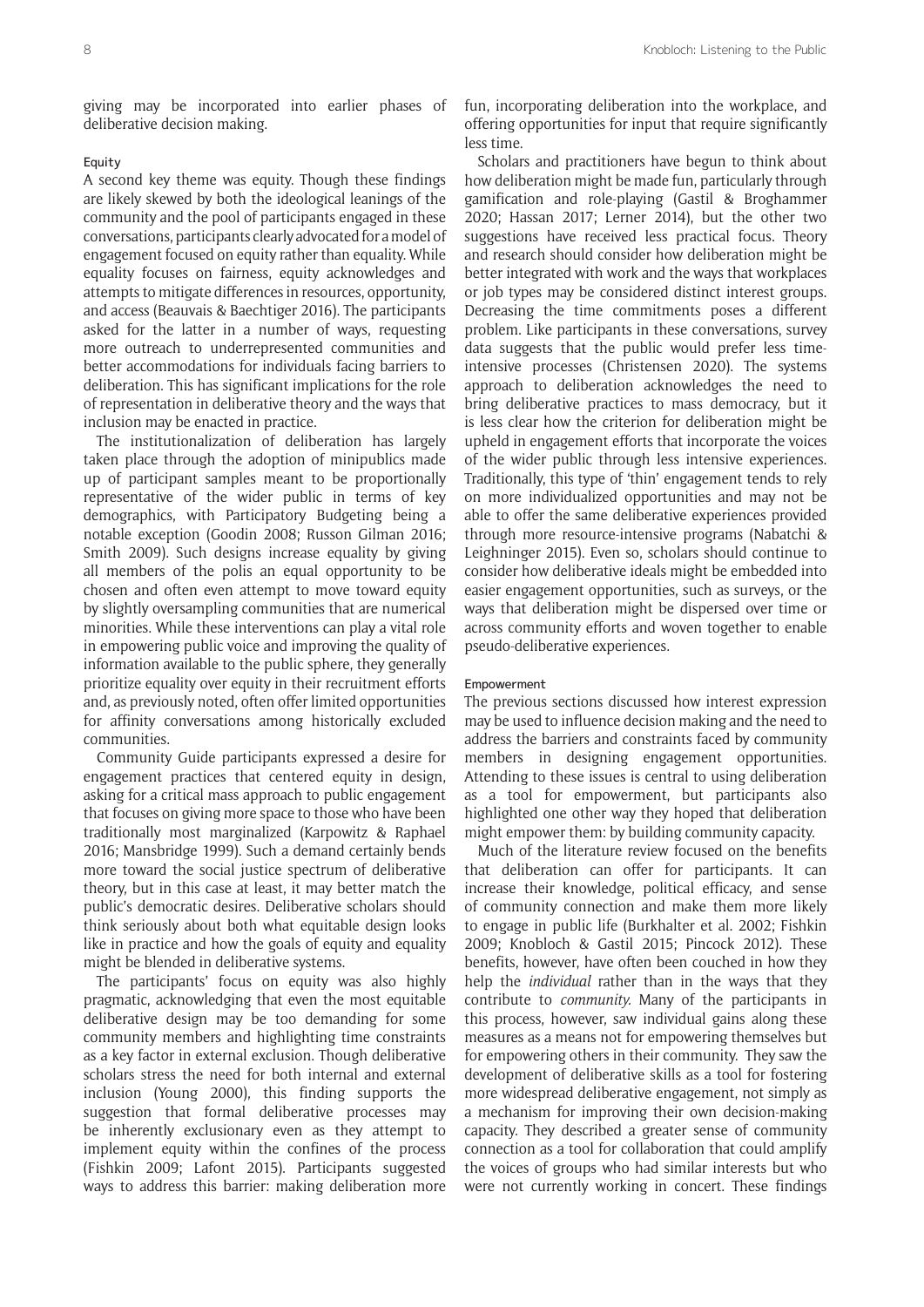suggest the ways that participant effects may be better integrated into deliberative systems theory and expanded to explore the cumulative effects of individual change.

## **Studying participant effects**

Though deliberative theorists already contend with interest expression, equity, and empowerment, scholars of participant effects have paid less attention to these components. In part, this is because few studies have focused on engagement efforts that thoroughly integrate advocacy and deliberation. Participants in these processes wanted to acknowledge problems in current governing structures, not simply gain more faith in their power to influence them. They hoped to find community but also identified the discrepancies that kept individuals from feeling like they belonged. They appreciated the opportunity to express themselves but judged the process by whether it was effective and equitable rather than by whether they learned new information.

One thing noticeably missing was a desire to learn from traditional experts. Participants wanted to learn from one another's experiences, but they rarely expressed an interest in learning the data-driven facts that are often used as measures of deliberative success. Recent work on empathy moves in this direction, finding that deliberation can make people more empathetic to others (Grönlund et al. 2017; Suiter et al. 2020), but it does not address whether or what they learned from other participants. Future studies should explore whether participants are gaining new knowledge from input provided by fellow participants rather than focus solely on retention of evidence presented by formal experts. Similarly, participants wanted to *be* empowered, not simply *feel*  empowered. In addition to assessing changes to political efficacy, research should focus on whether participants learn how decisions are made in their communities and how they might influence those decisions.

This work also highlighted the skills that participants hoped to develop. Participants expressed the need for some deliberative skills already included in the participant effects literature—an openness to learning and a willingness to build community across difference but they highlighted the need for additional skills that have traditionally been associated with advocacy, such as interest expression and network development. This mirrors findings from Gram Sabhas that highlighted the need for participants to possess advocacy skills and demonstrated the ability for sustained deliberative interventions to create more robust engagement networks (Rao & Sanyal 2010). Together, these studies suggest the need to both include training in interest expression in deliberative design and measure whether deliberative events increase participants' capacity for understanding and articulating their own interests. Similarly, studies might assess the way that participants' personal networks changed as a result of their deliberative experience.

These findings should push scholars to rethink the ways they define deliberative engagement and the effects it might produce. Research should offer ordinary citizens an

opportunity to weigh in on what they think a better citizen might look like, and normative theory should incorporate these articulations into their visions of a better democracy. Qualitative studies can allow community members to define the good citizen, and quantitative studies can be redesigned to better reflect changes that are more nuanced than increases on scale measurements or which connect individuals across communities. Survey measures might better gauge things like political efficacy or community faith along a continuum. Community members likely should not be extremely polarized, but they shouldn't place full faith in others who have little concern for their interests. Similarly, some skepticism of public leaders is likely healthy. A simple increase in political efficacy may not be a good gauge of whether an individual has a realistic and politically useful understanding of their governing power. Thinking about collective change, studies of communities' civic capacity may provide insight. This research explores whether communities have the capability and will to enact civic change at both the grassroots and institutional levels (Briggs 2008; Stone 2001). Better linking of deliberative systems theory with studies of civic capacity may help to identify the ways that deliberative interventions may increase a community's capacity to self-govern outside of deliberative events.

In addition to expanding the methodologies and theories utilized in the study of participant effects, future research should explore these issues in other contexts. Communities that have different ideological leanings may produce different results. This study focused on a specific design that takes place in the context of deliberative policy development. As deliberative systems theory notes, engagement takes place across a range of contexts, including electoral contests and mediated debate (Dryzek 2010; Elstub et al. 2018; Gastil 2008; Parkinson & Mansbridge 2012). Community members likely have different expectations for those forms of engagement. Scholars should explore the range of ways participants might act as good citizens and be open to integrating those conceptualizations into their normative ideals.

#### **The Good Citizen**

The good citizen that emerges from participants' descriptions of what they want out of engagement is more complex than the model measured through surveys of participant effects, though it does mirror the more expansive vision articulated through deliberative systems theory and studies of what participants want out of deliberation. The good citizen should hold some deliberative skills and characteristics—an openness to learning from diverse perspectives and a sense of agency that spurs action, but they should also be prepared to advocate for themselves and hold accountable leaders who fail to adequately empower the public.

Most noticeably, these findings suggest the need to better integrate power into models of the good citizen. Participants regularly expressed a need to attend to persistent inequities. Though formal deliberative institutions can correct internally some of the power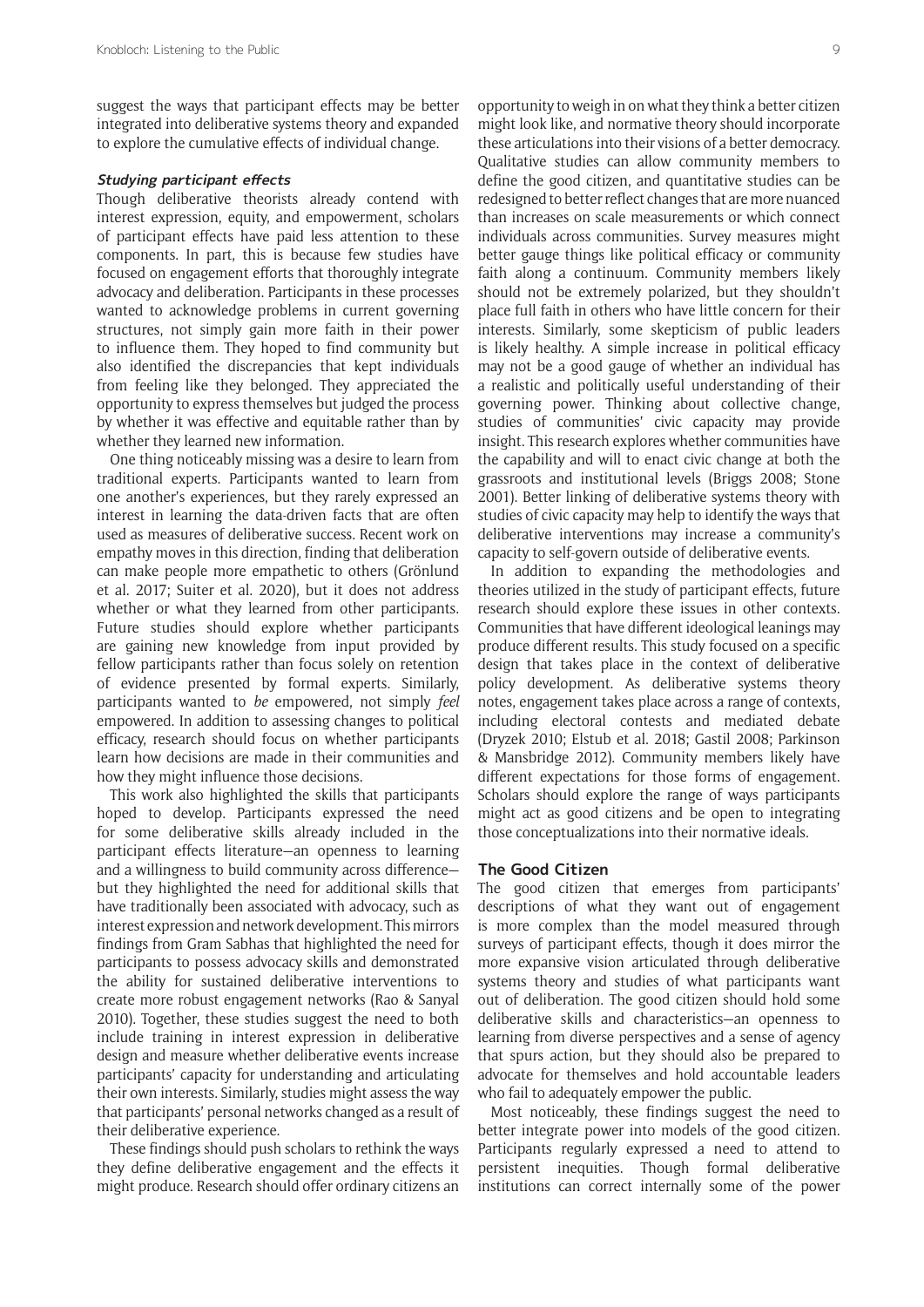imbalances that exist outside of their walls, those inequities persist. A deliberative process that increases political efficacy may be inadvertently obscuring the inequalities that can be revealed through affinity group discussions. A citizen may be less prepared to act effectively in their community's interest if they develop an illusory notion that those power imbalances can be overcome by deliberative talk. A good citizen may need to be as skeptical as they are hopeful.

This paper has asked scholars of deliberative engagement to rethink their understanding of what makes a good citizen, in part by asking citizens what they want out of democratic engagement. Scholars should continue to explore the intersection of advocacy and deliberation and expand their notion of what forms of engagement might produce empowered citizens, whether or not they always adhere to normative deliberative ideals. As deliberative scholars work to institutionalize their theories of democracy (Gastil & Levine 2005; Hartz-Karp & Briand 2009; Smith 2009), the model of the good citizen articulated in those theories and through empirical studies of deliberation's educative effects should align with the ways that citizens want to engage in decision making.

## **Notes**

- <sup>1</sup> Throughout this paper, I refer to 'citizens.' I follow Robert Dahl (1989) and Russell Dalton's (2008) lead in using this term to denote the specific role that members of the public or demos play in enacting democratic life. This acknowledges the rights of the populous to engage in self-government and highlights the demands and obligations placed on community members to realize self-governance. Though I acknowledge that this term has been used in an exclusory sense to deny civic rights to members of the public who lack legal citizenship status, I use the term as inclusive of all residents within a community who might collectively work to develop and implement decisions on matters that are of public concern, whether or not they possess the privilege of legal citizenship.
- <sup>2</sup> Community Guides were originally designated as either Community Partners or Plan Ambassadors. Due both to the unwieldiness of the name and the concern that 'Ambassador' indicated a need to advocate for the city's pre-developed plans, the program name was changed to Community Guides during the most recent iteration. That term will be used throughout for simplicity.
- <sup>3</sup> The author worked on different facets of each implementation. Though I had minimal involvement during the first iteration, I led the trainings for the sustainability program and helped city officials conduct a debriefing session with Guides. My colleagues and I led the implementation of the third round of the program, including recruitment, training, question development, and data collection.

## **Acknowledgement**

Thank you to officials at the City of Fort Collins, including DeAngelo Bowden, Lindsay Ex, Yasmine Haldeman, Sarah Hite, Jensen Morgan, Ryan Mounce, Meaghan Overton, Molly Saylor, and Shawna VanZee for their work in developing Community Guides and their willingness to share their data. A special thanks goes to Meaghan for also reviewing this manuscript. I'd also like to thank my colleagues at the Center for Public Deliberation (CPD), Martin Carcasson and Sabrina-Slagowski Tipton, as well as Hayley Blonsley, Kale McMonagle, and numerous CPD student associates for designing, training, and implementing facets of the Community Guide Program.

## **Competing Interests**

The author has no competing interests to declare.

## **References**

- **Abramowitz, A. I.,** & **Saunders, K. L.** (2008). Is polarization a myth? *The Journal of Politics, 70*(2), 542–555. DOI: <https://doi.org/10.1017/S0022381608080493>
- **Andersen, V. N.,** & **Hansen, K. M.** (2007). How deliberation makes better citizens: The Danish Deliberative Poll on the euro. *European Journal of Political Research, 46*(4), 531–556. DOI: [https://doi.org/10.1111/j.1475-](https://doi.org/10.1111/j.1475-6765.2007.00699.x) [6765.2007.00699.x](https://doi.org/10.1111/j.1475-6765.2007.00699.x)
- Barabas, J. (2004). How deliberation affects policy opinions. *American Political Science Review, 98*(4), 687–701. DOI: [https://doi.org/10.1017/](https://doi.org/10.1017/S0003055404041425) [S0003055404041425](https://doi.org/10.1017/S0003055404041425)
- **Beauvais, E.,** & **Bächtiger, A.** (2016). Taking the goals of deliberation seriously: A differentiated view on equality and equity in deliberative designs and processes. *Journal of Public Deliberation, 12*(2). DOI: <https://doi.org/10.16997/jdd.254>
- **Blonsley, H. B.** (2018). Creating Plan Ambassadors: The development of public outreach and engagement in the Fort Collins, Colorado City Plan. Colorado State University.
- **Boulianne, S.** (2019). Building faith in democracy: Deliberative events, political trust and efficacy. *Political Studies*, *67*(1), 4–30. DOI: [https://doi.](https://doi.org/10.1177/0032321718761466) [org/10.1177/0032321718761466](https://doi.org/10.1177/0032321718761466)
- **Briggs, X. d. S.** (2008). *Democracy as Problem Solving: Civic Capacity in Communities Across the Globe*. Cambridge, MA: MIT Press. DOI: [https://doi.org/10.7551/](https://doi.org/10.7551/mitpress/9780262026413.001.0001) [mitpress/9780262026413.001.0001](https://doi.org/10.7551/mitpress/9780262026413.001.0001)
- **Bruneau, E. G.,** & **Saxe, R.** (2012). The power of being heard: The benefits of 'perspective-giving'in the context of intergroup conflict. *Journal of experimental social psychology*, *48*(4), 855–866. DOI: [https://doi.](https://doi.org/10.1016/j.jesp.2012.02.017) [org/10.1016/j.jesp.2012.02.017](https://doi.org/10.1016/j.jesp.2012.02.017)
- **Burkhalter, S., Gastil, J.,** & **Kelshaw, T.** (2002). A conceptual definition and theoretical model of public deliberation in small face-to-face groups. *Communication theory*, *12*(4), 398–422. DOI: [https://doi.org/10.1111/j.1468-2885.2002.tb0](https://doi.org/10.1111/j.1468-2885.2002.tb00276.x) [0276.x](https://doi.org/10.1111/j.1468-2885.2002.tb00276.x)
- **Carson, L., Gastil, J., Hartz-Karp, J.,** & **Lubensky, R.** (Eds.). (2013). *The Australian Citizens' Parliament and the future of deliberative democracy*. University Park, PA: Pennsylvania State University Press.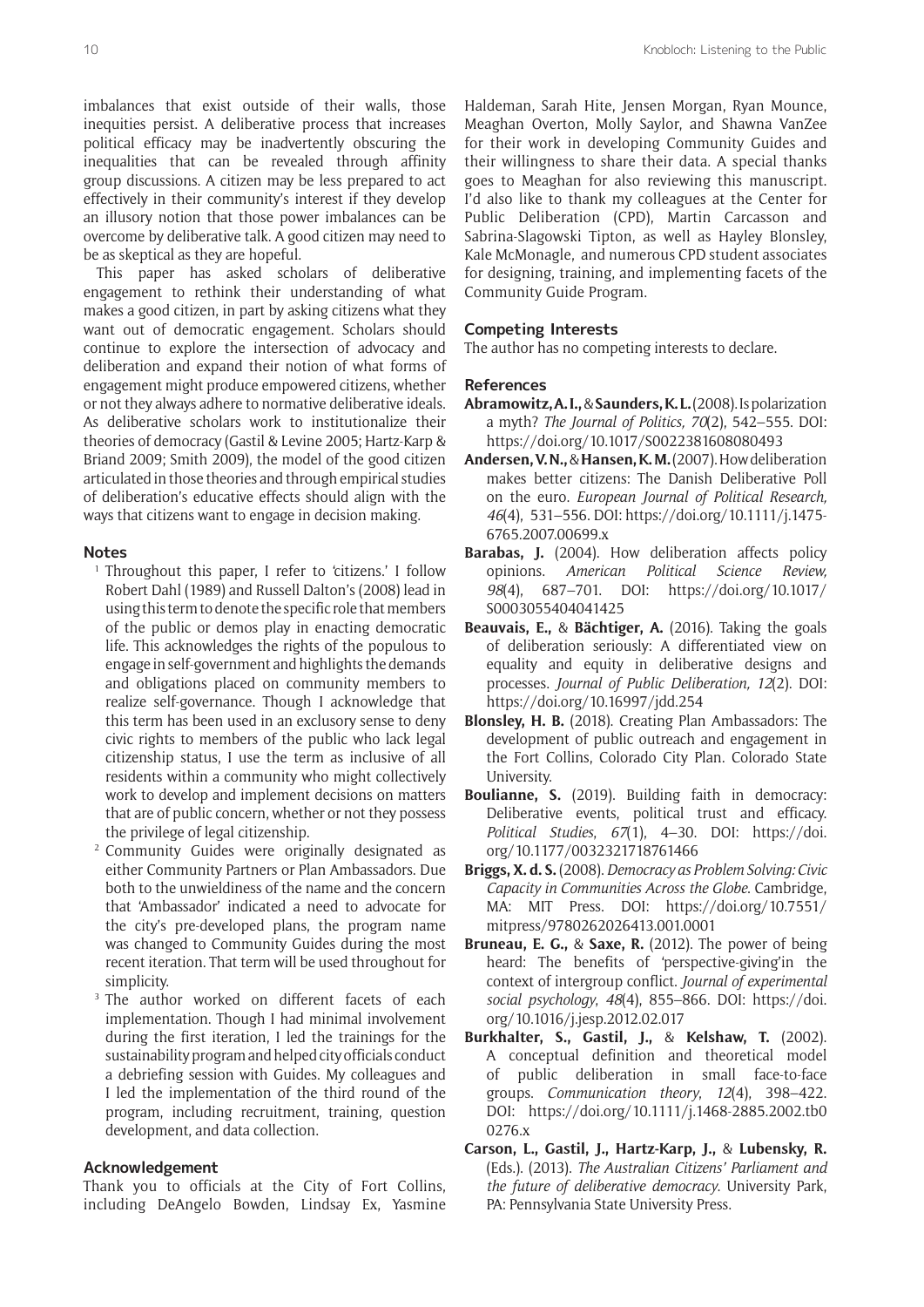- **Chenoweth, E.,** & **Stephan, M. J.** (2011). *Why civil resistance works: The strategic logic of nonviolent conflict*. West Sussex, England: Columbia University Press.
- **Christensen, H.** (2020). How citizens evaluate participatory processes: A conjoint analysis*. European Political Science Review, 12*(2), 239–253. DOI: [https://](https://doi.org/10.1017/S1755773920000107) [doi.org/10.1017/S1755773920000107](https://doi.org/10.1017/S1755773920000107)
- **Curato, N., Farrell, D. M., Geissel, B., Grönlund, K., Mockler, P., Pilet, J. Renwick, A., Rose, J., Setälä, M.,** & **Suiter, J.** (2021). *Deliberative Mini-Publics: Core Design Features*. Bristol: Bristol University Press. DOI: <https://doi.org/10.2307/j.ctv1sr6gw9>
- **Curato, N.,** & **Niemeyer, S.** (2013). Reaching out to overcome political apathy: Building participatory capacity through deliberative engagement. *Politics & Policy*, *41*(3), 355–383. DOI: [https://doi.org/10.1111/](https://doi.org/10.1111/polp.12015) [polp.12015](https://doi.org/10.1111/polp.12015)
- **Dalton, R. J.** (2008). Citizenship norms and the expansion of political participation. *Political studies*, *56*(1), 76–98. DOI: [https://doi.org/10.1111/j.1467-](https://doi.org/10.1111/j.1467-9248.2007.00718.x) [9248.2007.00718.x](https://doi.org/10.1111/j.1467-9248.2007.00718.x)
- **Dryzek, J. S.** (2010). *Foundations and frontiers of deliberative governance.* Oxford: Oxford University Press. DOI: [https://doi.org/10.1093/acprof:](https://doi.org/10.1093/acprof:oso/9780199562947.001.0001) [oso/9780199562947.001.0001](https://doi.org/10.1093/acprof:oso/9780199562947.001.0001)
- **Elstub, S., Ercan, S. A.,** & **Mendonça, R. F.** (Eds.). (2019). *Deliberative systems in theory and practice*. New York: Routledge. DOI: [https://doi.](https://doi.org/10.4324/9781351182645) [org/10.4324/9781351182645](https://doi.org/10.4324/9781351182645)
- **Fishkin, J. S.** (2009). *When the people speak: Deliberative democracy and public consultation*. Oxford: Oxford University Press.
- **Fung, A.** (2015). Putting the public back into governance: The challenges of citizen participation and its future. *Public Administration Review, 75*(4), 513–522. DOI: <https://doi.org/10.1111/puar.12361>
- **Gastil, J.** (2008). *Political communication and deliberation*. Los Angeles: Sage. DOI: [https://doi.](https://doi.org/10.4135/9781483329208) [org/10.4135/9781483329208](https://doi.org/10.4135/9781483329208)
- **Gastil, J.,** & **Broghammer, M.** (2020). Linking Theories of Motivation, Game Mechanics, and Public Deliberation to Design an Online System for Participatory Budgeting. *Political Studies, 69*(1), 7–25. DOI: [https://doi.org/10.1177/0032321719890](https://doi.org/10.1177/0032321719890815) [815](https://doi.org/10.1177/0032321719890815)
- **Gastil, J., Deess, E. P., Weiser, P. J.,** & **Simmons, C.** (2010). *The jury and democracy: How jury deliberation promotes civic engagement and political participation*. Oxford: Oxford University Press.
- **Gastil, J.,** & **Dillard, J. P.** (1999). Increasing political sophistication through public deliberation. *Political Communication, 16*(1), 3–23. DOI: [https://doi.](https://doi.org/10.1080/105846099198749) [org/10.1080/105846099198749](https://doi.org/10.1080/105846099198749)
- **Gastil, J., Knobloch, K. R., Reedy, J., Henkels, M.,** & **Cramer, K.** (2018). Assessing the electoral impact of the 2010 Oregon Citizens' Initiative Review. *American Politics Research*, *46*(3), 534–563. DOI: [https://doi.](https://doi.org/10.1177/1532673X17715620) [org/10.1177/1532673X17715620](https://doi.org/10.1177/1532673X17715620)
- **Gastil, J,.** & **Levine, P.** (Eds.). (2005). *The deliberative democracy handbook: Strategies for effective civic*

*engagement in the twenty-first century*. San Francisco: Jossey-Bass.

- **Ginsberg, B.** (1986). *The captive public: How mass opinion promotes state power*. Basic Books.
- **Goldberg, S., Wyss, D.,** & **Bächtiger, A.** (2020). Deliberating or thinking (twice) about democratic preferences: What German citizens want from democracy. *Political Studies*, *68*(2), 311–331. DOI: <https://doi.org/10.1177/0032321719843967>
- **Goodin, R. E.** (2008). *Innovating democracy: Democratic theory and practice after the deliberative turn*. Oxford: OUP Oxford. DOI: [https://doi.org/10.1093/](https://doi.org/10.1093/acprof:oso/9780199547944.001) [acprof:oso/9780199547944.001](https://doi.org/10.1093/acprof:oso/9780199547944.001)
- **Goodin, R. E.,** & **Dryzek, J. S.** (2006). Deliberative impacts: The macro-political uptake of mini-publics. *Politics & society*, *34*(2), 219–244. DOI: [https://doi.](https://doi.org/10.1177/0032329206288152) [org/10.1177/0032329206288152](https://doi.org/10.1177/0032329206288152)
- **Grönlund, K., Herne, K.,** & **Setälä, M.** (2017). Empathy in a citizen deliberation experiment. *Scandinavian Political Studies*, *40*(4), 457–480. DOI: [https://doi.](https://doi.org/10.1111/1467-9477.12103) [org/10.1111/1467-9477.12103](https://doi.org/10.1111/1467-9477.12103)
- **Habermas, J.** (1996). *Between facts and norms: Contributions to a discourse theory of law and democracy*. Cambridge: Polity Press. DOI: [https://doi.](https://doi.org/10.7551/mitpress/1564.001.0001) [org/10.7551/mitpress/1564.001.0001](https://doi.org/10.7551/mitpress/1564.001.0001)
- **Hartz-Karp, J., Anderson, P., Gastil, J.,** & **Felicetti, A.** (2010). The Australian Citizens' Parliament: Forging shared identity through public deliberation*. Journal of Public Affairs, 10*, 353–371. DOI: [https://doi.](https://doi.org/10.1002/pa.370) [org/10.1002/pa.370](https://doi.org/10.1002/pa.370)
- **Hartz**-**Karp, J.,** & **Briand, M. K.** (2009). Institutionalizing deliberative democracy. *Journal of Public Affairs: An International Journal*, *9*(2), 125–141. DOI: [https://doi.](https://doi.org/10.1002/pa.320) [org/10.1002/pa.320](https://doi.org/10.1002/pa.320)
- **Hassan, L.** (2017). Governments should play games: Towards a framework for the gamification of civic engagement platforms. *Simulation & Gaming*, *48*(2), 249–267. DOI: [https://doi.org/10.1177/1046878116683](https://doi.org/10.1177/1046878116683581) [581](https://doi.org/10.1177/1046878116683581)
- **Hendriks, C. M.** (2012). *The politics of public deliberation: Citizen engagement and interest advocacy*. Hampshire, UK: Palgrave Macmillan. DOI: [https://doi.](https://doi.org/10.1057/9780230347564_1) [org/10.1057/9780230347564\\_1](https://doi.org/10.1057/9780230347564_1)
- **Herbst, S.** (1995). On the disappearance of groups: 19th and early 20th century conceptions of public opinion. In T. L. Glasser, & C. T. Salmon (Eds.), *Public opinion and the communication of consent* (pp. 89–104). Guilford Press.
- **Huddy, L., Mason, L.,** & **Aarøe, L.** (2015). Expressive partisanship: Campaign involvement, political emotion, and partisan identity. *American Political Science Review*, *109*(1), 1–17. DOI: [https://doi.](https://doi.org/10.1017/S0003055414000604) [org/10.1017/S0003055414000604](https://doi.org/10.1017/S0003055414000604)
- **Iyengar, S.,** & **Krupenkin, M.** (2018). The strengthening of partisan affect. *Political Psychology*, *39,* 201–218. DOI: <https://doi.org/10.1111/pops.12487>
- **Iyengar, S., Sood, G.,** & **Lelkes, Y.** (2012). Affect, not ideology: A social identity perspective on polarization. *Public opinion quarterly*, *76*(3), 405–431. DOI: <https://doi.org/10.1093/poq/nfs038>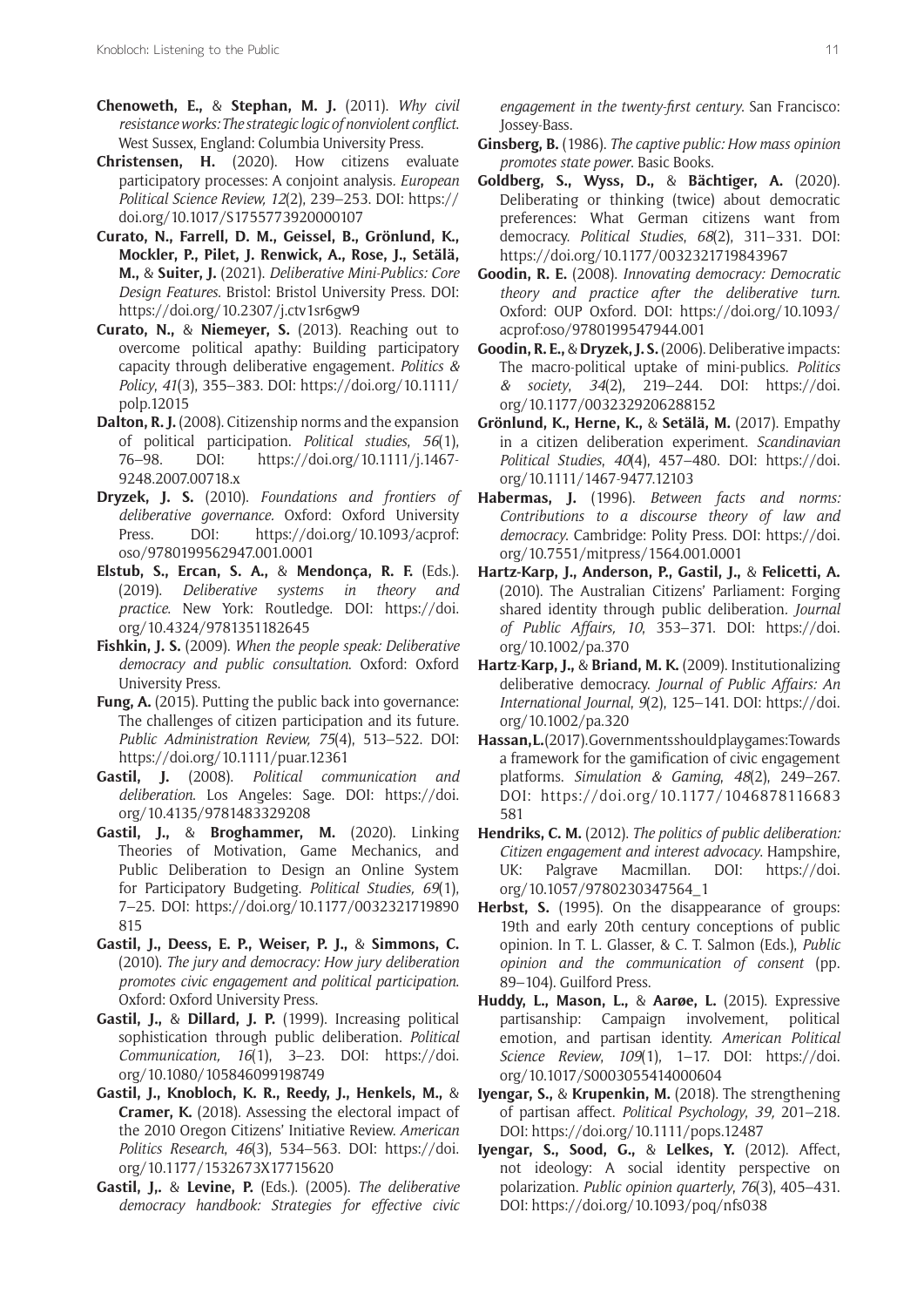- **Jacobs, L. R., Cook, F. L.** & **Delli Carpini, M. X.** (2009). *Talking together: Public deliberation and political participation in America*. Chicago: University of Chicago. DOI: [https://doi.org/10.7208/chicago/](https://doi.org/10.7208/chicago/9780226389899.001.0001) [9780226389899.001.0001](https://doi.org/10.7208/chicago/9780226389899.001.0001)
- **Jacquet, V.** (2019). The role and the future of deliberative mini-publics: A citizen perspective. *Political Studies*, *67*(3), 639–657. DOI: [https://doi.](https://doi.org/10.1177/0032321718794358) [org/10.1177/0032321718794358](https://doi.org/10.1177/0032321718794358)
- **Jacquet, V., Niessen, C.,** & **Reuchamps, M.** (2020). Sortition, its advocates and its critics: An empirical analysis of citizens' and MPs' support for random selection as a democratic reform proposal. *International Political Science Review*. DOI: <https://doi.org/10.1177/0192512120949958>
- **Karpowitz, C. F.,** & **Raphael, C.** (2016). Ideals of inclusion in deliberation. *Journal of Public Deliberation*, *12*(2), Article 3. DOI:<https://doi.org/10.16997/jdd.255>
- **Karpowitz, C. F., Raphael, C.,** & **Hammond IV, A. S.** (2009). Deliberative democracy and inequality: Two cheers for enclave deliberation among the disempowered. *Politics & Society*, *37*(4), 576–615. DOI: <https://doi.org/10.1177/0032329209349226>
- **Knobloch, K. R., Barthel, M. L.,** & **Gastil, J.** (2020). Emanating effects: The impact of the Oregon Citizens' Initiative Review on voters' political efficacy. *Political Studies, 68*(2), 426–445*.* DOI: [https://doi.](https://doi.org/10.1177/0032321719852254) [org/10.1177/0032321719852254](https://doi.org/10.1177/0032321719852254)
- **Knobloch K. R.,** & **Gastil, J.** (2015) Civic (re)socialisation: The educative effects of deliberative participation. *Politics, 35*(2), 183–200. DOI: [https://doi.](https://doi.org/10.1111/1467-9256.12069) [org/10.1111/1467-9256.12069](https://doi.org/10.1111/1467-9256.12069)
- Lafont, C. (2015). Deliberation, participation, and democratic legitimacy: Should deliberative minipublics shape public policy? *Journal of political philosophy*, *23*(1), 40–63. DOI: [https://doi.](https://doi.org/10.1111/jopp.12031) [org/10.1111/jopp.12031](https://doi.org/10.1111/jopp.12031)
- **Lerner, J. A.** (2014). *Making democracy fun: How game design can empower citizens and transform politics*. Cambridge, MA: MIT Press. DOI: [https://doi.](https://doi.org/10.7551/mitpress/9785.001.0001) [org/10.7551/mitpress/9785.001.0001](https://doi.org/10.7551/mitpress/9785.001.0001)
- **Levine, P.** (2018). Habermas with a whiff of tear gas: Nonviolent campaigns and deliberation in an era of authoritarianism. *Journal of Public Deliberation*, *14*(2), Article 4. DOI: <https://doi.org/10.16997/jdd.306>
- **Levine, P.,** & **Nierras, R. M.** (2007). Activists' views of deliberation. *Journal of Public Deliberation*, *3*(1), Article 4. DOI:<https://doi.org/10.16997/jdd.48>
- **Luskin, R. C., Fishkin, J. S., & Jowell, R.** (2002). Considered opinions: Deliberative polling in Britain. *British Journal of Political Science*, 455–487. DOI: [https://doi.](https://doi.org/10.1017/S0007123402000194) [org/10.1017/S0007123402000194](https://doi.org/10.1017/S0007123402000194)
- **Luskin, R. C., O'Flynn, I., Fishkin, J. S., & Russell, D.** (2014). Deliberating across deep divides1. *Political Studies, 62*(1), 116–135. DOI: [https://doi.org/10.1111/](https://doi.org/10.1111/j.1467-9248.2012.01005.x) [j.1467-9248.2012.01005.x](https://doi.org/10.1111/j.1467-9248.2012.01005.x)
- **Mansbridge, J.** (1994). Using power/fighting power. *Constellations*, *1*(1), 53–73. DOI: [https://doi.](https://doi.org/10.1111/j.1467-8675.1994.tb00004.x) [org/10.1111/j.1467-8675.1994.tb00004.x](https://doi.org/10.1111/j.1467-8675.1994.tb00004.x)
- **Mansbridge, J.** (1999). Should blacks represent blacks and women represent women? A contingent "yes." *The Journal of Politics*, *61*(3), 628–657. DOI: [https://doi.](https://doi.org/10.2307/2647821) [org/10.2307/2647821](https://doi.org/10.2307/2647821)
- **Mansbridge, J. J.** (1983). *Beyond adversary democracy*. Chicago: University of Chicago Press.
- **Mansbridge, J., Hartz-Karp, J., Amengual, M., & Gastil, J.** (2006). Norms of deliberation: An inductive study. *Journal of public deliberation*, *2*(1). DOI: [https://](https://doi.org/10.16997/jdd.35) [doi.org/10.16997/jdd.35](https://doi.org/10.16997/jdd.35)
- **Mansbridge, J. with Bohman, J., Chambers, S., Estlund, D., Føllesdal, A., Fung, A., Lafont, S., Manin, B., & Martí, J. L.** (2010). The place of self-interest and the role of power in deliberative democracy. *The Journal of Political Philosophy, 18*(1), 64–100. DOI: [https://doi.org/10.1111/j.1467-9760.2009.003](https://doi.org/10.1111/j.1467-9760.2009.00344.x) [44.x](https://doi.org/10.1111/j.1467-9760.2009.00344.x)
- **Mendonça, R. F.** (2008). Representation and deliberation in civil society. *Brazilian Political Science Review (Online)*, *3*. DOI: [https://doi.org/10.1590/S1981-](https://doi.org/10.1590/S1981-38212008000100010) [38212008000100010](https://doi.org/10.1590/S1981-38212008000100010)
- **Moscrop, D. R., & Warren, M. E.** (2016). When is deliberation democratic? *Journal of Public Deliberation*, *12*(2), Article 4. DOI: [https://doi.](https://doi.org/10.16997/jdd.256) [org/10.16997/jdd.256](https://doi.org/10.16997/jdd.256)
- **Mouffe, C.** (1999). Deliberative democracy or agonistic pluralism? *Social Research, 66*(3), 745–758.
- **Mutz, D. C.** (2002). The consequences of cross-cutting networks for political participation. *American Journal of Political Science*, 838–855. DOI: [https://doi.](https://doi.org/10.2307/3088437) [org/10.2307/3088437](https://doi.org/10.2307/3088437)
- **Nabatchi, T.** (2010). Deliberative democracy and citizenship: In search of the efficacy effect. *Journal of Public Deliberation, 6*(2), Article 8. DOI: [https://doi.](https://doi.org/10.16997/jdd.109) [org/10.16997/jdd.109](https://doi.org/10.16997/jdd.109)
- **Nabatchi, T., & Leighninger, M.** (2015). *Public participation for 21st century democracy*. Hoboken, NJ: John Wiley & Sons. DOI: [https://doi.](https://doi.org/10.1002/9781119154815) [org/10.1002/9781119154815](https://doi.org/10.1002/9781119154815)
- **Neblo, M. A., Esterling, K. M., Kennedy, R. P., Lazer, D. M., & Sokhey, A. E.** (2010). Who wants to deliberate and why? *American Political Science Review*, 566–583. DOI:<https://doi.org/10.1017/S0003055410000298>
- **Niessen, C., & Reuchamps, M.** (2020). Institutionalising citizen deliberation in parliament: The permanent citizens' dialogue in the German-speaking community of Belgium. *Parliamentary Affairs*. DOI: [https://doi.](https://doi.org/10.1093/pa/gsaa056) [org/10.1093/pa/gsaa056](https://doi.org/10.1093/pa/gsaa056)
- **Offe, C., & Wiesenthal, H.** (1980). Two logics of collective action: Theoretical notes on social class and organizational form. *Political power and social theory*, *1*(1), 67–115.
- **Parkinson, J., & Mansbridge, J.** (Eds.) (2012). *Deliberative systems: Deliberative democracy at the large scale*. New York: Cambridge University Press. DOI: [https://doi.](https://doi.org/10.1017/CBO9781139178914) [org/10.1017/CBO9781139178914](https://doi.org/10.1017/CBO9781139178914)
- **Pincock, H.** (2012). Does deliberation make better citizens? In T. Nabatchi, J. Gastil, M. Weiksner, & M. Leighninger (Eds.), *Democracy in motion: Evaluating*